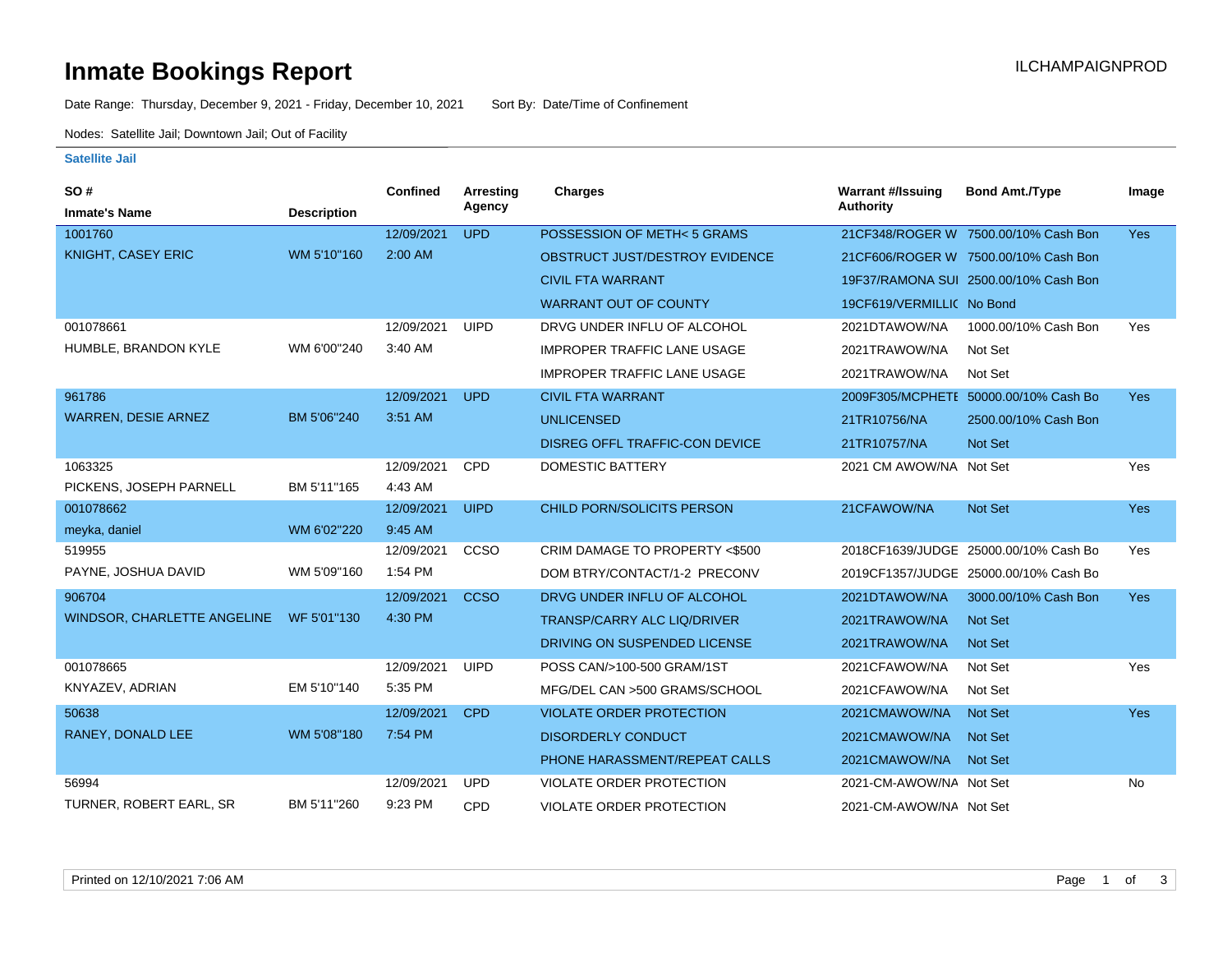# **Inmate Bookings Report Installation ILCHAMPAIGNPROD**

Date Range: Thursday, December 9, 2021 - Friday, December 10, 2021 Sort By: Date/Time of Confinement

Nodes: Satellite Jail; Downtown Jail; Out of Facility

### **Satellite Jail**

| <b>SO#</b>                                |                    | <b>Confined</b> | Arrestina   | Charges                                   | Warrant #/Issuing        | <b>Bond Amt./Type</b> | Image      |
|-------------------------------------------|--------------------|-----------------|-------------|-------------------------------------------|--------------------------|-----------------------|------------|
| <b>Inmate's Name</b>                      | <b>Description</b> |                 | Agency      |                                           | <b>Authority</b>         |                       |            |
| 001078667                                 |                    | 12/09/2021      | <b>RPD</b>  | <b>DOMESTIC BATTERY</b>                   | 2021CMAWOW/NA            | Not Set               | <b>Yes</b> |
| <b>GARDNER, JUSTIN SCOTT</b>              | BM 5'09"150        | 10:06 PM        |             |                                           |                          |                       |            |
| 1030461                                   |                    | 12/09/2021      | <b>CPD</b>  | STALKING/CAUSE PERSON DISTRESS            | 2021CFAWOW/NA            | Not Set               | Yes        |
| WASHINGTON, ISHMON DERRLYE                | BM 6'02"165        | 11:31 PM        |             | CRIMINAL TRESPASS TO LAND                 | 2021CFAWOW/NA            | Not Set               |            |
|                                           |                    |                 |             | <b>RESIST/OBSTRUCTING A PEACE OFFICER</b> | 2021CFAWOW/NA            | Not Set               |            |
| 001078668                                 |                    | 12/09/2021      | <b>RPD</b>  | <b>DOMESTIC BATTERY</b>                   | 2021CMAWOW/NA            | No Bond               | <b>No</b>  |
| <b>BENEDICT, GILBERT</b>                  | BM 5'06"150        | 11:57 PM        |             | <b>RESIST/OBSTRUCTING A PEACE OFFICER</b> | 2021CMAWOW/NA            | Not Set               |            |
| 001078669                                 |                    | 12/10/2021      | <b>RPD</b>  | AGG DISCHARGE FIREARM/BLDG/SCH            | 21CFAWOW/Rantoul Not Set |                       | <b>Yes</b> |
| RANGEL, ADRIAN                            | WM 5'08"145        | 12:53 AM        |             | UNLAWFUL USE OF A WEAPON                  | 21CFAWOW/Rantoul Not Set |                       |            |
| 1063856                                   |                    | 12/10/2021      | CPD         | DRIVING ON SUSPENDED LICENSE              | 2021TR1599/NA            | 1500.00/10% Cash Bon  | <b>Yes</b> |
| MCREYNOLDS, CHELSEA NICOLE                | WF 5'05"125        | $1:56$ AM       |             |                                           |                          | 75.00/FTA Fee         |            |
| 48495                                     |                    | 12/10/2021      | <b>CPD</b>  | DOMESTIC BATTERY                          | 21CMAWOW/Champ Not Set   |                       | <b>No</b>  |
| REYES, JARVIS LAMONT                      | BM 5'11"210        | 2:37 AM         |             |                                           |                          |                       |            |
| 1016243                                   |                    | 12/10/2021      | <b>CPD</b>  | AGG BATTERY/PEACE OFFICER                 | 2021CFAWOW/NA            | No Bond               | <b>No</b>  |
| <b>FAVORS, TIFFANY LUIS</b>               | BF 5'07"160        | 2:51 AM         |             | DOMESTIC BATTERY                          | 2021CMAWOW/NA            | Not Set               |            |
| 001078670                                 |                    | 12/10/2021      | <b>CCSO</b> | DOMESTIC BATTERY                          | 21CMAWOW/Champ Not Set   |                       | No         |
| MEJIA-CARDONA, CARLOS MARCIAI SM 5'06"180 |                    | 3:23 AM         |             | AGGRAVATED ASSAULT/PUBLIC PROP            | 21CMAWOW/Champ Not Set   |                       |            |

**Total Satellite . 18**